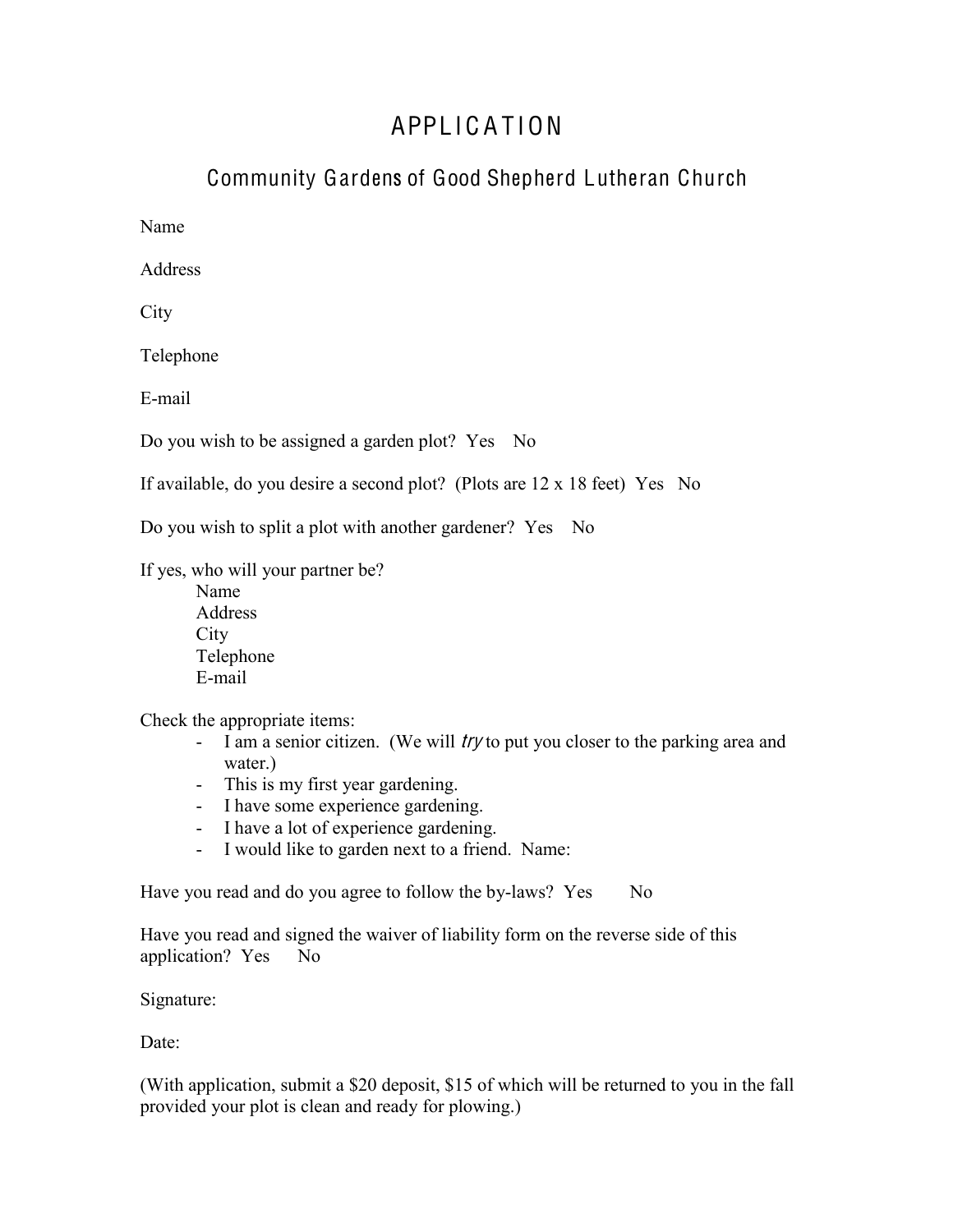I, the undersigned, will be participating in the Community Gardens of Good Shepherd Lutheran Church.

I recognize that there are risks involved in participating in this activity and hereby assume all risk of injury, harm, damage, or death in connection with my participation in this activity. I understand and agree that neither Good Shepherd Lutheran Church nor its trustees, officers, directors, employees, agents or representatives may be held liable in any way for any injury, harm, damage, or death that may occur to me as a result of my participation in this activity and hereby

Release Good Shepherd Lutheran Church, its trustees, officers, directors, employees, agents and representatives from any injury, harm, damage or death, which may occur while I am participating in the activity. To the fullest extent permitted by law, I agree to save and hold harmless Good Shepherd Lutheran Church, its trustees, officers, directors, employees, agents and representatives from any claim by myself, my estate, heirs, successors, assigns or other persons arising out of my participation in the activity.

I understand and acknowledge that Good Shepherd Lutheran Church does not provide health or medical insurance in connection with the activity and I agree that I will be financially responsible for any bills incurred as a result of medical treatment, including emergency medical treatment and/or transportation to a medical facility, in connection with my participation in the activity.

Executed this  $\_\_\_\_\$  day of  $\_\_\_\_\_\$ , 20 $\_\_\_\_\$ .

Signature

Printed Name \_\_\_\_\_\_\_\_\_\_\_\_\_\_\_\_\_\_\_\_\_\_\_\_\_\_\_\_\_\_\_\_\_\_\_\_\_\_\_\_\_\_\_\_\_\_\_\_\_\_\_\_\_